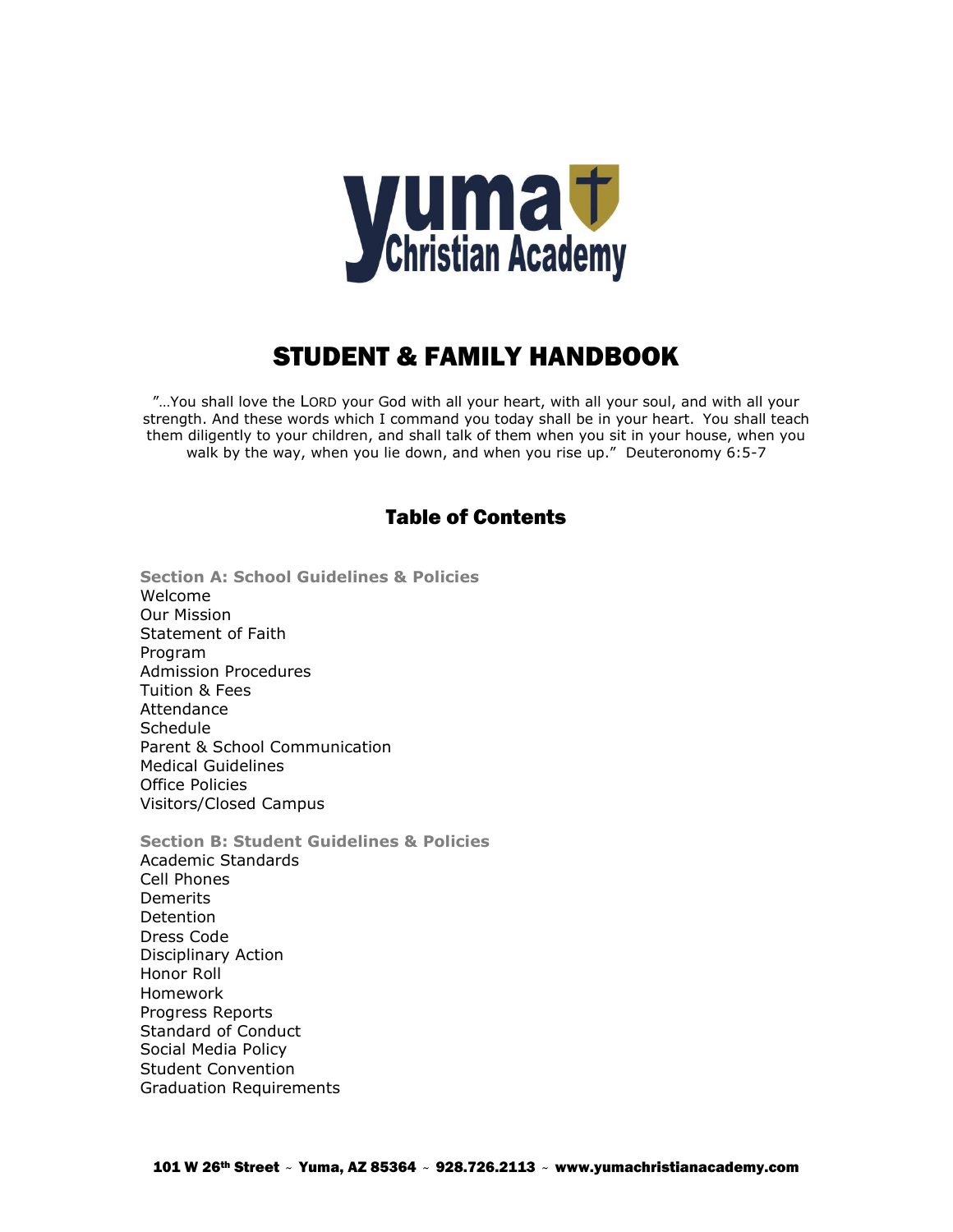# SECTION A: School Guidelines & Policies

#### WELCOME

For over forty years Yuma Christian Academy has been focusing on children's specific learning needs while incorporating Scripture and character building to provide every child in attendance a quality Christian education. Using the A.C.E. (Accelerated Christian Education) Curriculum, the school accommodates students from preschool to twelfth grade.

Attendance at Yuma Christian Academy is a privilege for students as well as a privilege for our staff to help educate and train your children. We firmly believe that a quality, Christian education functions best as an extension of the family environment at home. We exist to work with you, the parents, to reinforce the values you are already diligently teaching your children.

#### OUR MISSION

Our mission is to empower parents with a high-quality Christian alternative for educating their children. We do this by reinforcing traditional family values while equipping and challenging them scholastically.

# STATEMENT OF FAITH

We believe in:

- $\circ$  The divine inspiration of the Bible, and its supreme authority as our daily rule and practice.
- $\circ$  The preexistence, incarnation, virgin birth, sinless life, miracles, death, bodily resurrection, and ascension of Jesus Christ.
- $\circ$  That all men are sinners needing a Savior and salvation is a gift of God thru simple faith in Jesus Christ.
- $\circ$  The goodness of God and that His love and kindness will lead us to repentance.
- $\circ$  The baptism of the believer by immersion a symbol of the death to the old life and the resurrection of the new life.
- $\circ$  The separation from any government or state accreditation for the largest measure of civil and religious liberty.
- o The spiritual unity of all believers.
- $\circ$  That believers should join with a body of like-minded individuals for the purpose of instruction, edification, and fellowship.
- $\circ$  The uniqueness of every man, woman and child as created in the image of God and that we are called to love each other without partiality to the best of our ability.